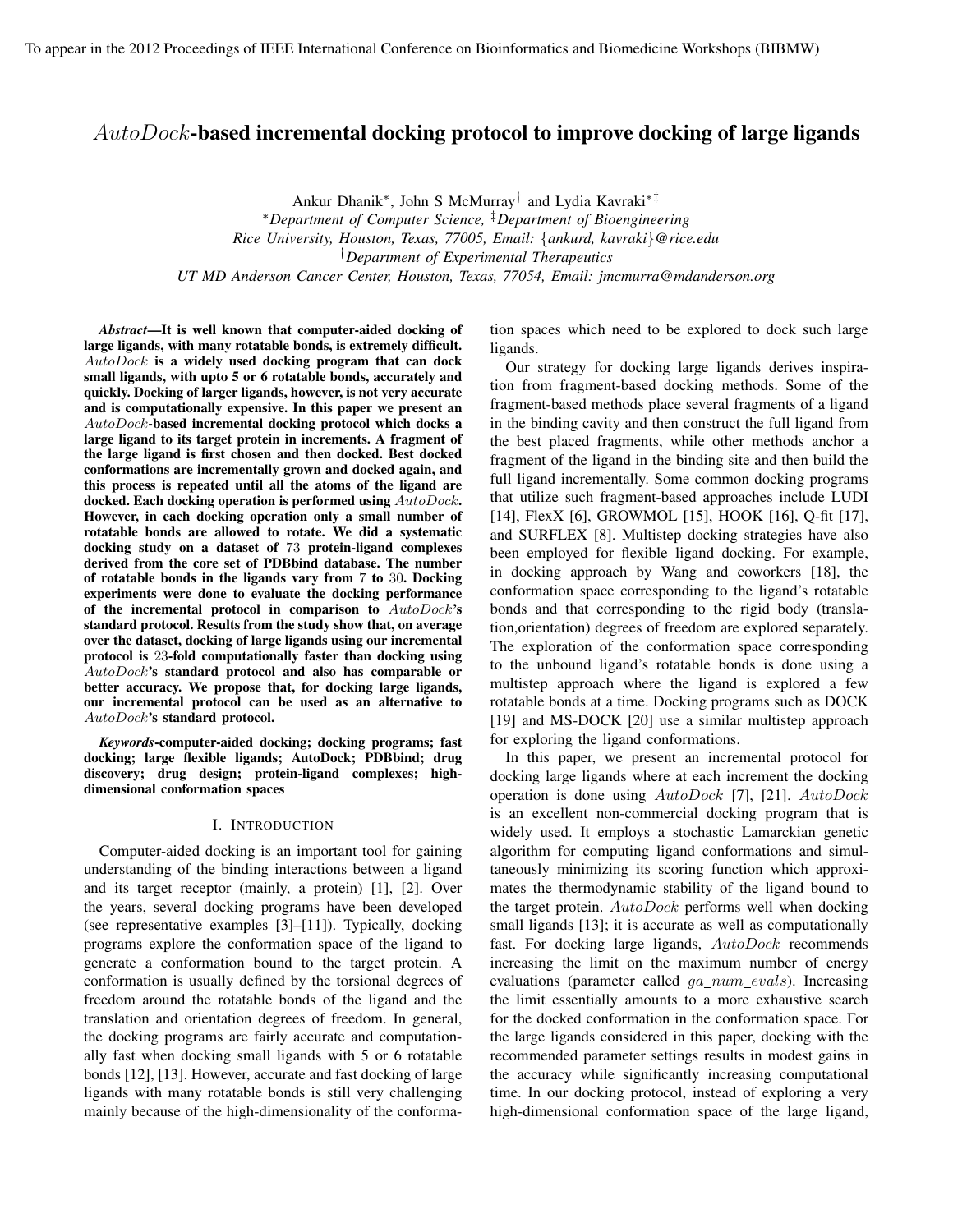we harness the strengths of  $AutoDock$  in a way such that it always explores low-dimensional subspaces of the conformation space.

Starting from an initial fragment of the ligand, our protocol repeatedly docks and grows fragments of the ligand. Each docking operation is done using AutoDock. First an initial fragment of the ligand, composed of a small number of rotatable bonds and atoms that are directly rotated by them, is chosen and all the rotatable bonds are set active. Only the active bonds are allowed to rotate in each docking operation which ensures that only the low-dimensional subspaces of the full conformation space of the ligand are explored. The initial fragment is docked and the lowestscoring docked conformations are selected. The selected docked conformations are then grown by adding a few more rotatable bonds and corresponding atoms. The grown fragments are then docked but only a few of the rotatable bonds are set active. The best docked conformations are grown and docked again until all the atoms of the ligand are docked. We present the details of our incremental docking protocol in the Methods section.

Using our protocol, we performed a systematic docking study on a dataset of 73 protein-ligand complexes (7 to 30 rotatable bonds in the ligands) from the core set of the PDBbind database [22]. Docking experiments were done using our protocol and AutoDock's standard protocol in recommended parameter settings. The docking performance was mainly evaluated on the basis of docking accuracy and computational cost. Through the study we show that our protocol results in a significantly faster docking performance as compared to AutoDock's standard protocol and the average docking accuracy is comparable or better.

#### II. INCREMENTAL DOCKING PROTOCOL

We present an incremental protocol for docking large ligands using AutoDock [7], [21]. In a typical docking operation done using AutoDock's standard protocol, the conformation space of the ligand is explored to generate a docked conformation that is bound to the target protein and has minimum binding energy (computed using  $AutoDock's$ scoring function). The conformation space is defined by the set of torsion angles corresponding to all rotatable bonds in the ligand and the translation and orientation degrees of freedom of the ligand. Therefore, in the case of a large ligand, with many rotatable bonds, the exploration of the conformation space for the minimumenergy docked conformation becomes very challenging. AutoDock recommends docking the large ligand by using the standard protocol with parameter setting that results in a more exhaustive exploration of the conformational space. Our protocol, on the other hand, docks the large ligand incrementally such that, at each increment, only a subspace of the conformation space is explored. We present a brief overview of our incremental docking protocol followed by a detailed description.



Figure 1. The flowchart shows the steps involved in our incremental docking protocol.

Overview Given a large ligand and a target protein, first an initial fragment of the ligand, composed of a small number of rotatable bonds and atoms directly rotated by the bonds, is chosen. All rotatable bonds in the initial fragment are set active. Only the active bonds are allowed to rotate and the fragment is docked to the target protein using AutoDock. Some of the docked conformations are then selected and grown by adding a few more bonds as well as atoms that are directly rotated by the new rotatable bonds. A small number of rotatable bonds in each grown conformation are set active and the conformations are docked. The docked conformations are grown and docked again, until all the atoms in the ligand are docked. Note that, in each docking operation, AutoDock explores a small number of rotatable bonds as well as the translation and orientation degrees of freedom, i.e., a subspace of the conformation space.

Description Our incremental protocol consists of several steps as shown in Figure 1. The protocol accepts as input: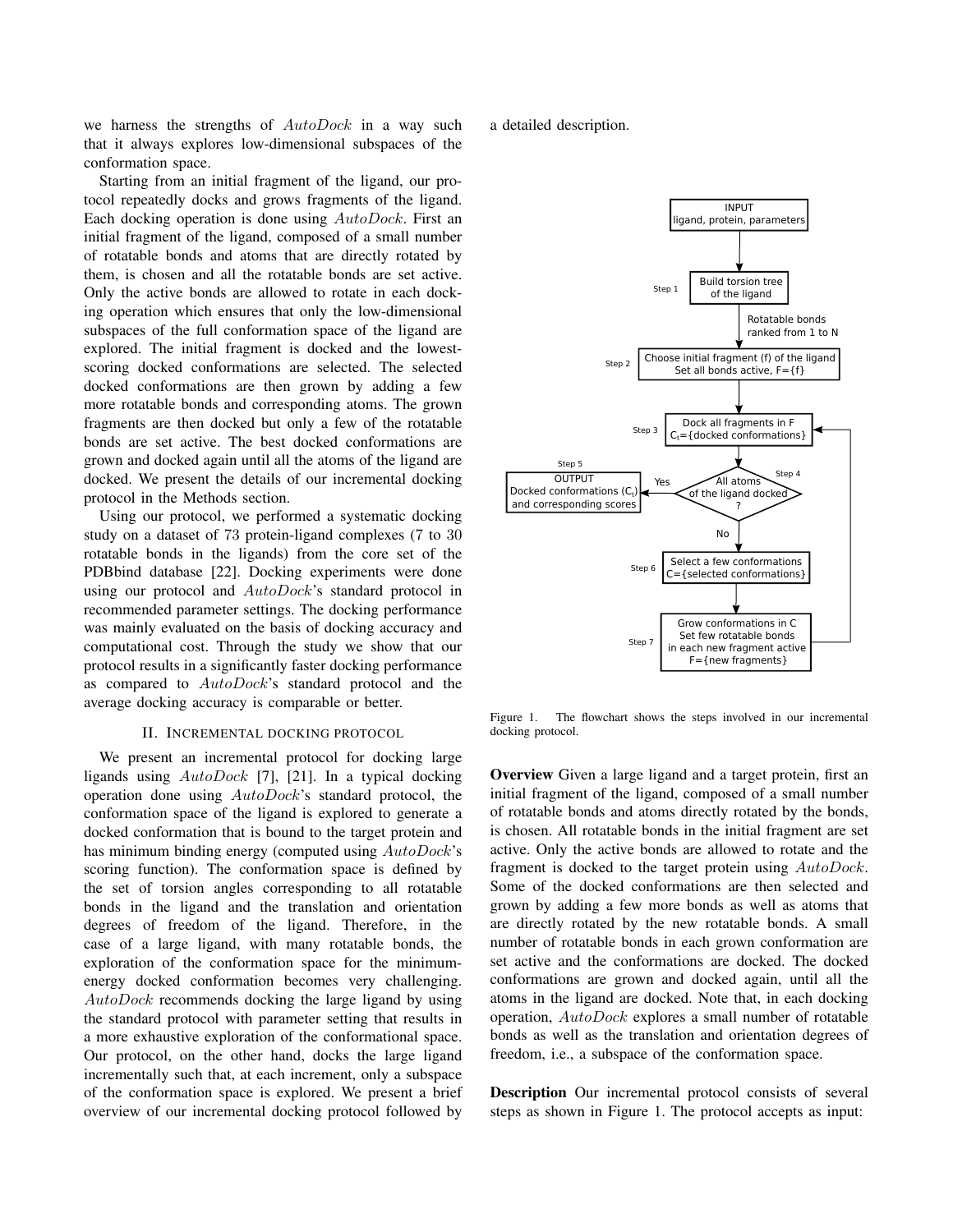

Figure 2. The top figure shows the ligand from a protein-ligand complex deposited in the PDB (1NDZ). The ligand has 10 rotatable bonds shown as green sticks. The torsion tree shown in the bottom figure is rooted at the carbon atom C6 (green sphere). An edge of the tree represents a rotatable bond and a node represents a list of the atoms that are directly rotated by the bond. The tree is traversed in a breadth-first fashion and the edges are ranked (circled numbers) by the order in which they were visited.

- (a) a ligand structure with bonds labeled as rotatable and non-rotatable,
- (b) a target protein structure to which the ligand has to be docked,
- (c) the center and dimensions of the  $AutoDock$  grid that encompasses the binding pocket in the protein,
- (d) ga run, number of conformations that are output after a docking operation done using AutoDock,
- (e)  $ga\_num\_evals$ , maximum number of energy evaluations that are permitted by AutoDock when searching for the minimum of the binding energy,
- (f)  $n_s$  (maxrot size), maximum number of rotatable bonds that are allowed to rotate and are, therefore, explored in each docking operation of our protocol, and
- (g)  $k$ , number of docked conformations that are selected after a docking operation.

Note that the parameters (c)-(e) are required by AutoDock for a standard docking operation and the parameter names are thus borrowed from AutoDock user guide [23]. The details of the steps in the incremental protocol that we propose are as follows.

*Step 1* A torsion tree is constructed where a node represents a list of atoms and an edge represents a rotatable bond of the ligand. The tree is used for ranking the rotatable bonds, and the ranked bonds and the tree nodes are utilized in the next steps of the protocol. To construct the tree, first a root atom is selected. The root atom is selected from the set of all heavy atoms in the ligand such that the initial fragment derived from the torsion tree has the largest number of hydrogen bond donors and acceptors. The idea is to identify an initial fragment of the ligand that is likely to be involved in many binding interactions, thereby increasing its docking accuracy. The root atom can also be selected such that the initial fragment contains atoms that are involved in already known binding interactions, or it can be selected randomly. In the docking study described later, we show the impact of the choice of the root atom on the docking performance of our protocol. Let  $S_1$  be a set that contains the root atom and atoms in the ligand that are connected to the root atom through a sequence of non-rotatable bonds. Let  $S_2$  be a set that contains any atom that is not contained in  $S_1$  and is bonded to at least one atom in  $S_1$ . All atoms in  $S_1$  and  $S<sub>2</sub>$  are inserted into the root node. For each rotatable bond connected to the root atom, an edge and a node is added to the tree. The edge corresponds to the rotatable bond and the new node corresponds to the list of atoms that are directly rotated by the bond.

The leaf nodes of the tree are recursively expanded, until all atoms and rotatable bonds in the ligand have been appended to the tree. Figure 2 shows the torsion tree for the ligand from a protein-ligand complex deposited in the PDB (1NDZ). Suppose there are  $N$  edges in the torsion tree. Starting from the root node, the torsion tree is traversed in a breadth-first fashion and the edges are ranked from 1 to N in the order that they were visited.

*Step 2* The initial fragment (say, f), first to be docked with our protocol, is composed of the atoms in the torsion tree nodes that are connected by the edges ranked from 1 to  $r_u$ , where  $r_u = min(n_s, N)$ , and  $n_s$  is the input maxrot size. All the rotatable bonds in the initial fragment are set active and a set F is initialized such that  $F = \{f\}.$ 

*Step 3-5* AutoDock energy grid maps are computed as is typical in docking using  $AutoDock$ . A map contains, for each grid point location, values of interaction energies between the protein and the various atom types in the fragment. The atom types are assigned by AutoDock. Since each fragment in  $F$  contains atoms of the same atom types, the maps are computed only once in this step.

Each fragment in  $F$  is then docked to the target protein. Note that, by default, at the start of a docking operation AutoDock assigns random values to all the active rotatable bonds and the translation and orientation degrees of freedom.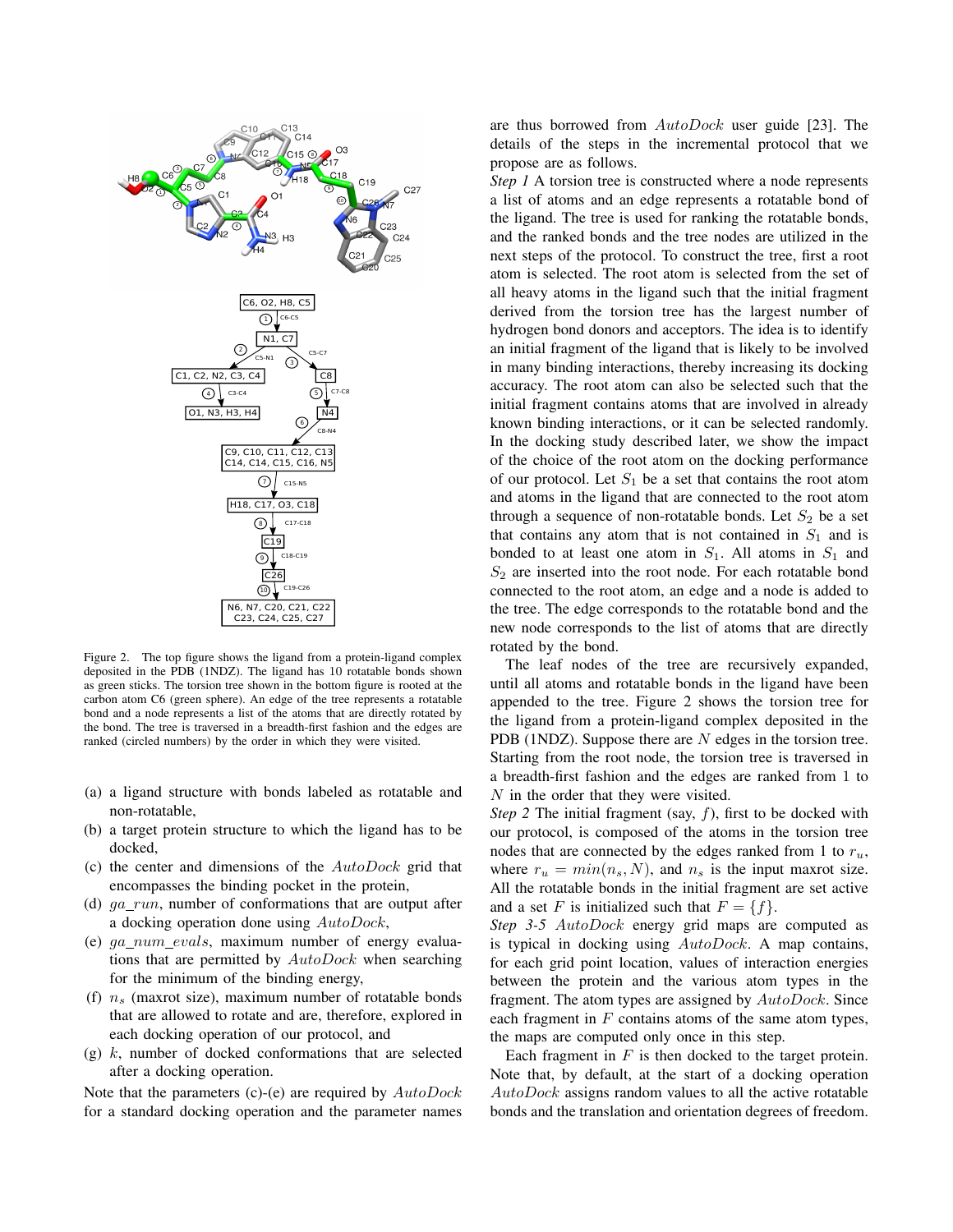A specified number  $(ga\_run)$  of docked conformations and their AutoDock scores are obtained in each docking operation. If all the atoms in the ligand are docked, then the set of all docked conformations (say,  $C_t$ ) and corresponding scores are returned as the output of our docking protocol. While all the atoms in the ligand are not docked, then *Steps 6-7* are performed.

*Step 6-7* The docked conformations in  $C_t$  are ranked by their AutoDock scores such that a conformation with lower score is ranked higher. The k top-ranked docked conformations are selected and each conformation is grown by adding rotatable bonds ranked from  $r_u + 1$  to  $min(r_u + |n_s/2|, N)$  and all the atoms (derived from the torsion tree nodes) that are directly rotated by the added bonds. In each new fragment that is created by growing the docked conformations, the newly added rotatable bonds are set active. Few  $(\lceil n_s/2 \rceil)$ of the already explored bonds are also set active because re-exploration of the bonds improves the docking accuracy. Thus, the rotatable bonds ranked from  $r_u - \lfloor n_s/2 \rfloor + 1$ to  $min(r_u + |n_s/2|, N)$  are set active, and all the other rotatable bonds are set non-active. The set  $F$  and parameter  $r_u$  are updated such that  $F = \{new$  fragments}, and  $r_u = min(r_u + \lfloor n_s/2 \rfloor, N)$ . *Steps 3-7* are repeated.

The incremental growth of the ligand from a proteinligand complex deposited in the PDB (1NDZ) is shown in Figure 3. Since our protocol involves selecting  $k$  docked conformations at each increment, and then growing and docking them again, it lends itself very easily to a parallel implementation. Each of the k conformations in *Step 6-7* are, therefore, docked in parallel.

# III. DOCKING STUDY

The purpose of our docking study is twofold: (a) to determine how the selection of the root atom and the maxrot size  $(n<sub>s</sub>)$  affects docking performance of our protocol, and (b) compare the docking performance of our incremental protocol with the docking performance of  $AutoDock's$  [7], [21] standard protocol. Here we establish a dataset of protein-ligand complexes for our docking study and describe various docking experiments. In each docking experiment, all of the ligands in the dataset were computationally docked to their target proteins.

*Dataset* The dataset is derived from the core set of PDBbind (v2007) database [22] that contains 210 protein-ligand complexes in total. For each complex, the structures of the protein and the ligand, as well as the experimentally measured binding affinity is available. In each complex, the bonds in the ligand are labeled as rotatable or non-rotatable. Any bond that is an amide bond, or is in a cycle, or rotates only hydrogen atoms is labeled non-rotatable, and the rest of the bonds are labeled rotatable. Out of the 210 complexes, 73 complexes have greater than 6 rotatable bonds in the ligand. We consider ligands in the 73 complexes as large ligands for



Figure 3. After the construction of the torsion tree (Figure 2), the ligand is incrementally grown and docked. For this illustration, the maxrot size  $(n_s)$ is set to 6. (A) The first fragment has atoms that are contained in the nodes connected by the edges ranked from 1 to 6. Bonds corresponding to these edges are set active and the fragment is docked. Active bonds are shown as green sticks. (B) The docked conformations of the fragment are grown by adding atoms that are contained in the nodes connected by the edges ranked from 7 to 9. The 3 newly added bonds and the 3 bonds corresponding to the edges ranked from 4 to 6 are set active. The new fragments are docked again. (C) The fragment is grown again by adding atoms that are contained in the node connected by the edge ranked 10. The newly added bond and the bonds corresponding to the edges ranked from 7 to 9 are set active. The fragment is docked and we obtain docked conformations of the full ligand.

the purpose of our study and these 73 complexes form our dataset. The distribution of the number of rotatable bonds in the dataset is shown in Figure 4.

Each protein and ligand in the dataset is processed in the following manner. The ligand atoms are assigned atom types and Gasteiger charges [24]. All non-polar hydrogen atoms and lone-pair charges are removed. The charge of each removed non-polar hydrogen is added to the carbon atom to which it is bonded and the charge of each lone pair is added to the atom it is associated with. The protein atoms are also assigned atom types and Gasteiger charges. The non-polar hydrogen atoms and lone-pairs of the protein are processed in the same way as those of the ligand. Waters and non-standard residues are removed as well. Similar to some other docking studies [13], [25] that use the PDBbind database, structural optimization of the ligand and the protein was not performed.

*Root atom selection mode and maxrot size* For examining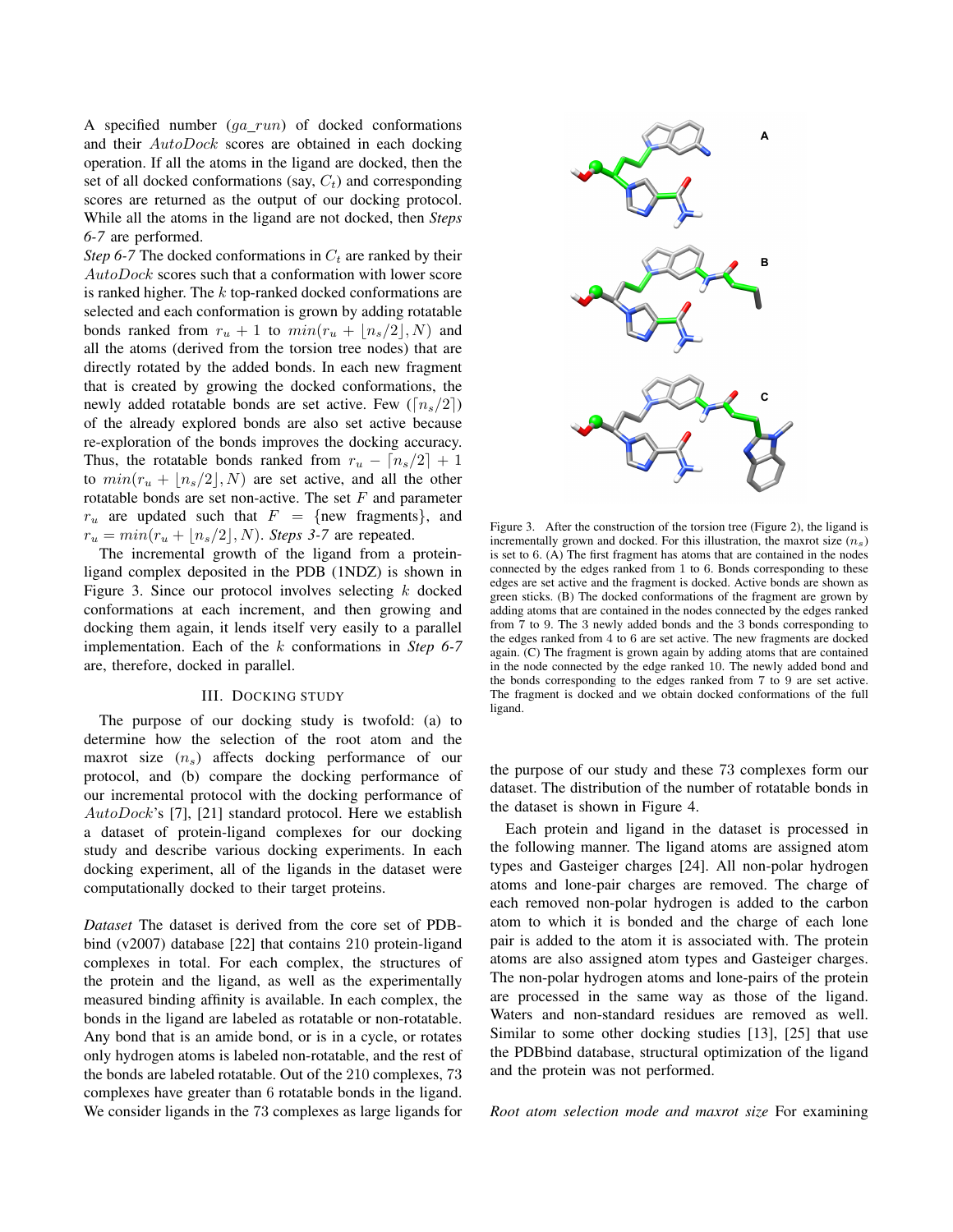

Figure 4. Distribution of number of rotatable bonds in the dataset that was used for the docking experiments.

the robustness of our proposed protocol, two different modes for the selection of the root atom, required for the construction of the torsion tree in our incremental protocol, were tested: (a) a heavy atom was picked such that the tree rooted at that atom results in the initial fragment with the largest number of hydrogen bond donors and acceptors (*std* mode), and (b) a heavy atom was picked randomly (*rand* mode). We also tested various maxrot sizes,  $n_s = 4, 6$ , and 8. Using all combinations of selection modes and maxrot sizes, we performed six docking experiments using our protocol. The input parameter  $ga\_num\_evals$  was set to 250000, and  $ga\_num$  was set to 50 for the first docking operation and to 20 for subsequent docking operations. The input parameter  $k$  was set to 5.

*Docking performance comparison* For comparing the docking performance of our protocol and AutoDock's standard protocol, we did two docking experiments.  $AD^{inc}$ refers to the docking experiment done using our incremental protocol with  $n_s = 6$  and *std* mode for the selection of the root atom. Other input parameters to  $AD^{inc}$  were same as in the six docking experiments discussed above. AD refers to the experiment with  $ga\_num\_evals$  set to 25 million and  $ga\_run$  set to 50. The settings in  $AD$  are the recommended settings for AutoDock's standard protocol when docking large ligands and have been used previously for docking performance comparison [11].

In dockings done with AutoDock, the AutoDock grid was centered on the average coordinates of the atoms of the input ligand structure (obtained from the dataset) and the dimensions of the grid were chosen such that the grid box fully encompasses the input ligand structure. The size of each dimension of the grid box was extended by  $15\text{\AA}$ . The size of any dimension, if it was less than  $60\text{\AA}$ , was set to  $60\text{\AA}$ 

Table I ROOT ATOM SELECTION MODE AND MAXROT SIZE  $(n_s)$ .

| Mode | $n_{s}$        | $\alpha$ <sup>a</sup><br>$D_{CS}$ | $\overline{R}_{CS}^{avg}$ | $\overline{S_{CR}^{avg}}$ | $\overline{R}^{avg}_{CR}$ | $DT^{avg}$ |
|------|----------------|-----------------------------------|---------------------------|---------------------------|---------------------------|------------|
|      |                | (kcal/mol)                        | (Å)                       | (kcal/mol)                | (Å)                       | (h)        |
| std  | $\overline{4}$ | $-8.93$                           | 5.50                      | $-6.84$                   | 3.49                      | 41.57      |
| rand | 4              | $-8.99$                           | 5.73                      | $-6.79$                   | 3.39                      | 42.02      |
| std  | 6              | $-9.04$                           | 5.06                      | $-6.51$                   | 3.01                      | 31.70      |
| rand | 6              | $-8.84$                           | 5.44                      | $-6.56$                   | 2.99                      | 31.58      |
| std  | 8              | $-8.34$                           | 5.73                      | $-6.17$                   | 3.15                      | 25.26      |
| rand | 8              | $-8.27$                           | 5.76                      | $-6.21$                   | 3.01                      | 24.88      |

This table lists average  $AutoDock$  scores  $(S_{CS}^{avg}, S_{CR}^{avg})$ , average RMSD values  $(R_{CR}^{avg}, R_{CR}^{avg})$ , and average total docking times  $(DT_{avg}^{avg})$ .  $S_{CS}^{avg}$ values  $(C_S, T_{CR})$ , and average total docking times  $(D_T, T_{CR}^{avg} \nabla_S$ <br>and  $R_{CS}^{avg}$  correspond to the *Top-scoring* docked conformations.  $S_{CR}^{avg}$  and  $R_{CR}^{avg}$  correspond to the *Top-RMSD* docked conformations. In selection mode *std*, the root atom is selected using a heuristic and in *random* mode it is selected randomly from the set of all heavy atoms in the ligand. Different maxrot sizes are represented by  $n_s$ .

Table II DOCKING PERFORMANCE COMPARISON.

| Experiment  | $\alpha$ <sup>a</sup><br>(kcal/mol) | $D^{avg}$<br>CS<br>A. | $\alpha v$ q<br>(kcal/mol) | $\bm{\mathrm{o}}^{avg}$<br>$C$ R<br>A) | $T^{avg}$<br>(h) |
|-------------|-------------------------------------|-----------------------|----------------------------|----------------------------------------|------------------|
| $A$ $D$ inc | $-9.04$                             | 5.06                  | $-6.51$                    | 3.01                                   | 31.70            |
| A D         | $-9.66$                             | 5.17                  | $-8.44$                    | 2.92                                   | 725.85           |

This table lists average  $AutoDock$  scores  $(S_{CS}^{avg}, S_{CR}^{avg})$ , average RMSD values  $(R_{CR}^{avg}, R_{CR}^{avg})$ , and average total docking times  $(DT^{avg})$ .  $S_{CR}^{avg}$ values  $(10^{-8}C_S, 10^{-8}C_R)$ , and average total docking times  $(DT, 10^{18}C_S)$ <br>and  $R_{CS}^{avg}$  correspond to the *Top-RMSD* docked conformations.  $AD_{inc}$  refers to the experiment done using incremental protocol ( $n_s = 6$ , *std* selection mode) and AD (ga\_num\_evals = 25 million, ga\_run = 50) refer to the experiments done using AutoDock's standard protocol.

[11]. The rest of the parameters of  $AutoDock$ , that are not explicitly mentioned, were set to their default values. Since AutoDock employs a stochastic algorithm, all experiments were repeated 5 times. Version 4.2 of AutoDock was used in all of the docking experiments. The docking study was done on a cluster at Rice University that has 192 computing nodes and 2304 (in total) processor cores, with each core running at 2.83 GHz.

### IV. RESULTS

Here we present the results from the various docking experiments described in Section III. Each docking of a ligand to its target protein produced multiple docked conformations of the ligand and corresponding docking scores. We computed root mean squared distance (RMSD) between the docked conformations and the input conformation of the ligand that is obtained from the structure of the proteinligand complex in the dataset. The RMSD values were computed using only the heavy atoms of the ligand. We identified two docked conformations of each ligand: (a) a *Top-scoring* conformation (CS), and (b) a *Top-RMSD* conformation  $(CR)$ .  $CS$  is the docked conformation that has the minimum score and the  $CR$  is the one with the lowest RMSD value. It is to be noted that since the dataset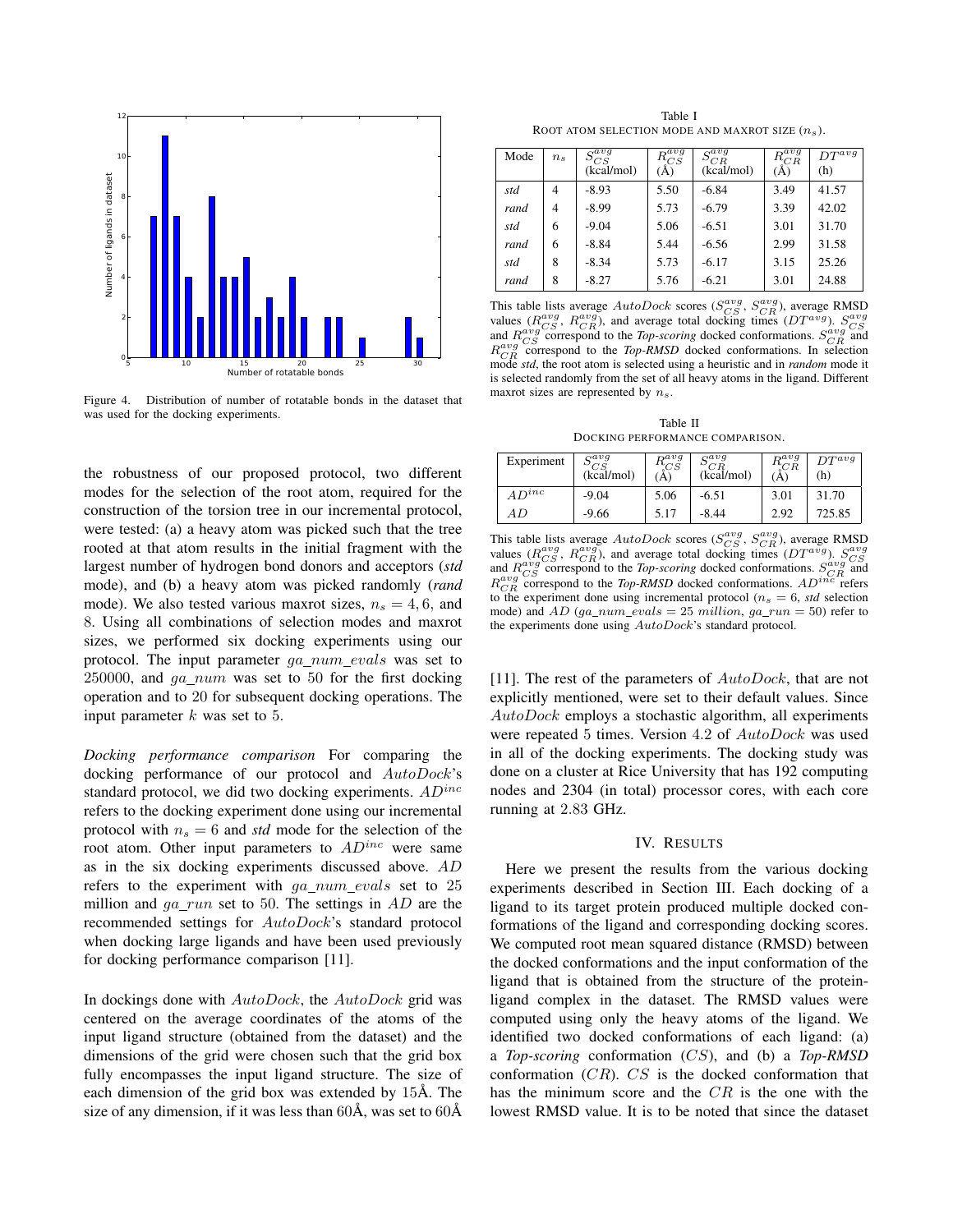contains structures of the ligands bound to their respective proteins, it is possible to compute the RMSD values. In the general case of ligands for which the structures of the bound conformations are not known, only the *Top-scoring* conformation of each ligand can be identified. The docking performance is, therefore, evaluated on the basis of the score  $(S_{CS})$  and RMSD value  $(R_{CS})$  associated with CS of each ligand, and the computational expense of docking (DT). Better docking performance means lower values of  $R_{CS}$ and DT. We also analyze the score  $(S_{CR})$  and RMSD value  $(R_{CB})$  associated with CR of each ligand.

# *A. Root atom selection mode and maxrot size*

Six docking experiments were performed to determine the effect of root atom selection mode (*rand*, *std*) and maxrot size on the docking performance  $(n<sub>s</sub> = 4, 6, 8)$  of our incremental protocol. The results from the six experiments are presented in Table I. The values of  $S_{CS}$ ,  $S_{CR}$ ,  $R_{CS}$ , and  $R_{CR}$  were obtained for the 73 (number of protein-ligand complexes in the dataset) dockings done in each experiment. Average of the values over the 73 dockings were computed for each experiment. Each experiment was repeated 5 times and Table I lists the average (over the 5 experiments) of the average values, denoted by  $S_{CS}^{avg}$ ,  $S_{CR}^{avg}$ ,  $R_{CS}^{avg}$ , and  $R_{CR}^{avg}$ .  $DT^{avg}$  represents the total computational expense of the 73 dockings averaged over the 5 repeated experiments.

Most accurate docking performance, i.e., lowest  $R_{CS}^{avg}$  was obtained in the experiment done with *std* selection mode and maxrot size  $n_s = 6$ . Experiments with  $n_s = 8$  were done in the lowest docking time  $(DT^{avg})$ . The maxrot size determines number of docking operations that are performed in each docking using our protocol. A bigger maxrot size thus results in fewer docking operations per docking which means experiments with bigger maxrot size require lower docking times. Similarly, experiments with smaller maxrot size require higher docking times as in the case of experiments with  $n_s = 4$ .

The *Top-scoring* conformations were, in general, less accurate ( $R_{CS}^{avg} > R_{CR}^{avg}$  in all experiments) than *Top-RMSD* conformations. The docked conformation with the lowest score is not necessarily the one with the lowest RMSD value because the use of approximate scoring functions in docking programs results in inaccurate estimation of the thermodynamic stabilities of the complexes. Comparison of scores ( $S_{CR}^{avg} > S_{CS}^{avg}$ ) re-emphasizes that the conformations with the lowest RMSD values do not necessarily have the lowest scores.

### *B. Docking performance comparison*

To compare the performance of our incremental protocol, we did docking experiments using AutoDock's standard protocol as described in the Methods section. For each experiment, values of  $S_{CS}^{avg}$ ,  $S_{CR}^{avg}$ ,  $R_{CS}^{avg}$ ,  $R_{CR}^{avg}$ , and  $DT^{avg}$ were computed as above. The results from the experiments are listed in Table II. The experiment done using our protocol took, on average, 31.70 hours to finish. It is to be noted that this is the total CPU time spent. Due to the parallel implementation of our protocol (see Methods section), the real time spent was much lower. Comparison of docking times  $DT^{avg}$  in Table II reveals that the docking time spent in the experiment done using our protocol  $(AD^{inc})$  is much lower than experiment AD. The *Top-scoring* conformations computed in  $AD^{inc}$  were overall more accurate (lower  $R_{CS}^{avg}$  value) than those computed in AD. As expected, in both experiments,  $R_{CR}^{avg}$  values were lower and  $S_{CR}^{avg}$  values were higher than corresponding  $R_{CS}^{avg}$  and  $S_{CS}^{avg}$  values, thus emphasizing the limitations of the scoring functions. For experiments  $AD^{inc}$  and  $AD$ , the medians of the 73  $R_{CS}$ values, corresponding to the 73 protein-ligand complexes in our dataset, were  $4.66\text{\AA}$  and  $4.88\text{\AA}$  respectively. The median values also reflected the better docking performance of our protocol.

Figures 5 and 6 show similar distribution of  $R_{CS}$  and  $R_{CR}$  RMSD values obtained in  $AD^{inc}$  and  $AD$ . In eval-



Figure 5. Distribution of  $R_{CS}$  RMSD values obtained in AD and  $AD^{inc}$ .



Figure 6. Distribution of  $R_{CR}$  RMSD values obtained in AD,  $AD^{inc}$ and a docking experiment that combined docking results from 2 runs of  $AD^{inc}$ .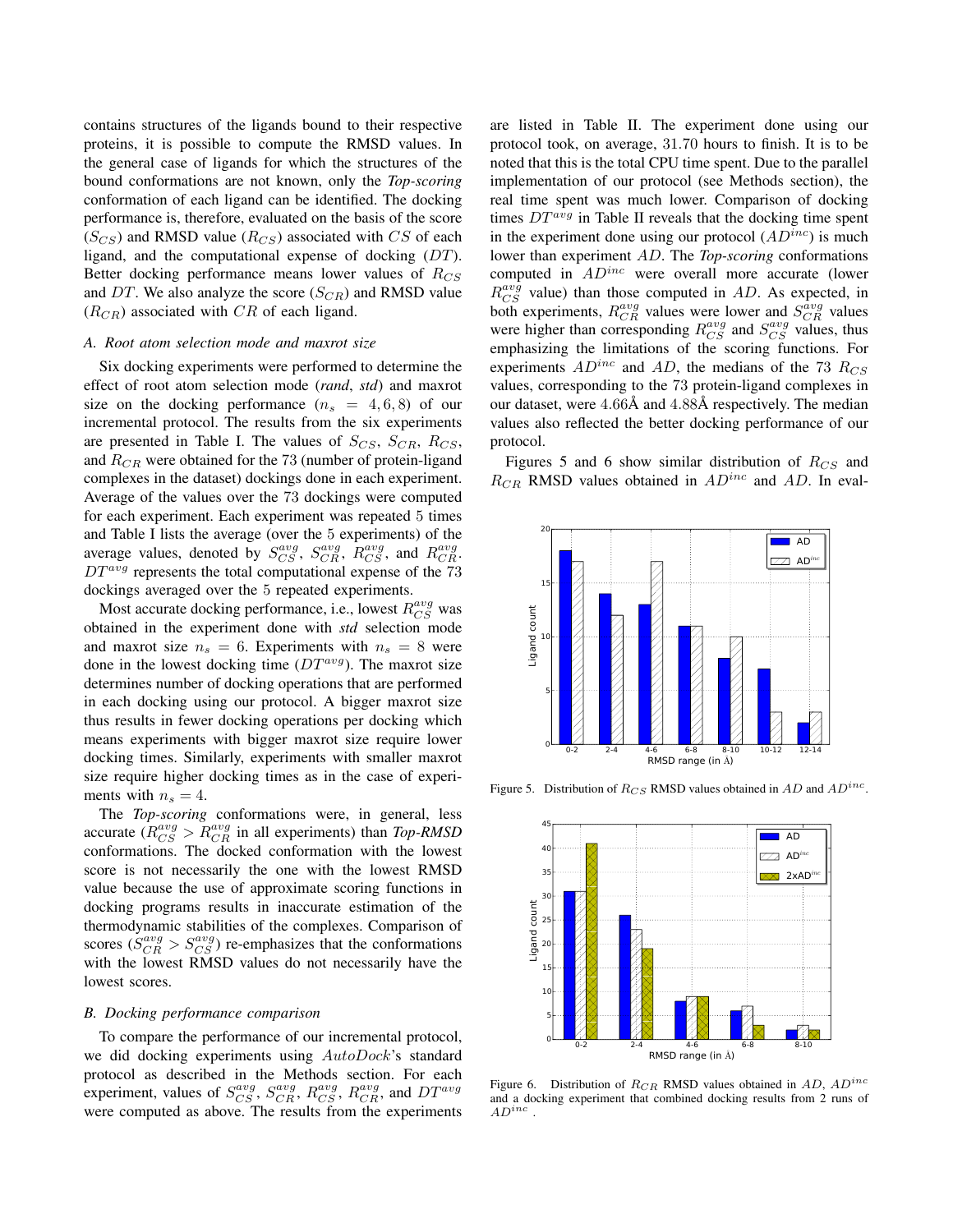uation of docking performances, a docked conformation that has a RMSD value of less than  $2.0\text{\AA}$  is considered accurate. The count of protein-ligand complexes for which  $R_{CS}$  is less than 2.0Å is low. However, in comparison, the count of protein-ligand complexes for which  $R_{CR}$  is less than  $2.0\text{\AA}$  is significantly higher which again demonstrates that AutoDock's scoring function has limited success in picking the lowest RMSD conformation from a set of docked conformations.

The incremental docking protocol is clearly superior over the standard protocol as it requires 23-fold lower docking time to achieve accuracy that is comparable to the standard protocol. An advantage of faster docking time is that multiple runs of incremental docking protocol can be combined to increase the exploration of the conformation space of large ligands. For example, after combining the set of final docked conformations from 2 runs of incremental docking protocol, the count of protein-ligand complexes with  $R_{CR}$  < 2.0Å increased by  $32\%$ . Figure 6 shows the improvement in the distribution of the  $R_{CR}$  values obtained after combining the set of final docked conformations from the 2 runs. Not only was there an improvement in the docked conformations, but the total docking time for the 2 runs was also an order of magnitude lower than the standard protocol.

# V. DISCUSSION

AutoDock is a popular non-commercial docking program that docks a ligand to its target protein and performs well (accurate and computationally fast) when the number of rotatable bonds in the ligand is small. Increase in the number of rotatable bonds in the ligand, however, severely affects the docking performance of AutoDock.

In this paper we propose an incremental docking protocol for docking large ligands that utilizes AutoDock for docking operations. Instead of searching for the docked conformation in the high-dimensional conformation space of a large ligand, the search is done in the subspaces of the conformation space. Starting from a carefully chosen initial fragment, the ligand is incrementally docked and grown until all of its atoms are docked. At each increment a few bonds are set active and are allowed to rotate. By limiting the number of active bonds (termed as maxrot size) to a small value, we ensure that in all the docking operations, the search for the docked conformation is done in a subspace of the conformation space.

We performed a systematic docking study with docking experiments on a dataset of 73 protein-ligand complexes (7 to 30 rotatable bonds in the ligands) from the core set of the PDBbind database. Six different experiments were done using our protocol to determine the effect of the choice of the root atom and maxrot size on the docking performance. The choice of the root atom leading to an initial fragment of the ligand with highest number of hydrogen bond donors and acceptors, and maxrot size of 6 resulted in the best docking performance. To compare our protocol with  $AutoDock's$ standard protocol, we did experiments using our protocol and AutoDock's standard protocol in recommended parameter settings.

From the results of our docking study, it is clear that the accuracy of docking using our protocol is comparable to or better than the accuracy of docking using AutoDock's standard protocol. The docking experiments demonstrate that our protocol is computationally fast, it is 23-fold faster than docking using AutoDock's standard protocol. The parallel implementation of the protocol makes docking even more fast. Each docking operation in our protocol explores a subspace of the conformation space and is, therefore, fast. Even though our protocol consists of multiple docking operations, less computational time is spent in each individual operation and this results in lower docking time overall.

The average (over the dataset) RMSD value of the *Topscoring* conformations computed in the experiment done using our protocol is  $5.06\text{\AA}$ . As shown in Figure 6, in the case of many protein-ligand complexes, our protocol computed conformations with  $RMSD < 2.0$ Å. Comparison with Figure 5, however, shows that the *Top-scoring* conformations, as identified by  $AutoDock$ 's scoring function, are not necessarily the conformations with lowest RMSD. The need for improved scoring function is, thus, evident.

To further improve the docking protocol, we are investigating different root atom selection modes and ways of selecting conformations in *Step 6* of the protocol, e.g., selecting a combination of conformations with lowest scores as well as conformations representing the biggest clusters. The docked conformations computed by the protocol can be further refined. Molecular dynamics based refinement studies are under way and the strength of our protocol is that docked conformations required for the refinement can be quickly computed. Consensus docking programs [10], [26] that utilize multiple docking programs, such as AutoDock and others, can also benefit from the quick computation of docked conformations using our protocol. Such consensus docking programs can probably further improve the accuracy of docking large ligands. Thus, for docking large ligands, our incremental protocol can provide an excellent alternative to AutoDock's standard protocol.

#### ACKNOWLEDGMENT

This work has been supported in part by a training fellowship from the Keck Center Computational Cancer Biology Training Program of the Gulf Coast Consortia (CPRIT RP101489), The Texas Higher Education Coordinating Board (NHARP 01907), The National Cancer Institute (RO1 CA096652), The John and Ann Doerr Fund for Computational Biomedicine at Rice University, and the Data Analysis and Visualization Cyberinfrastructure funded by NSF under grant OCI-0959097.